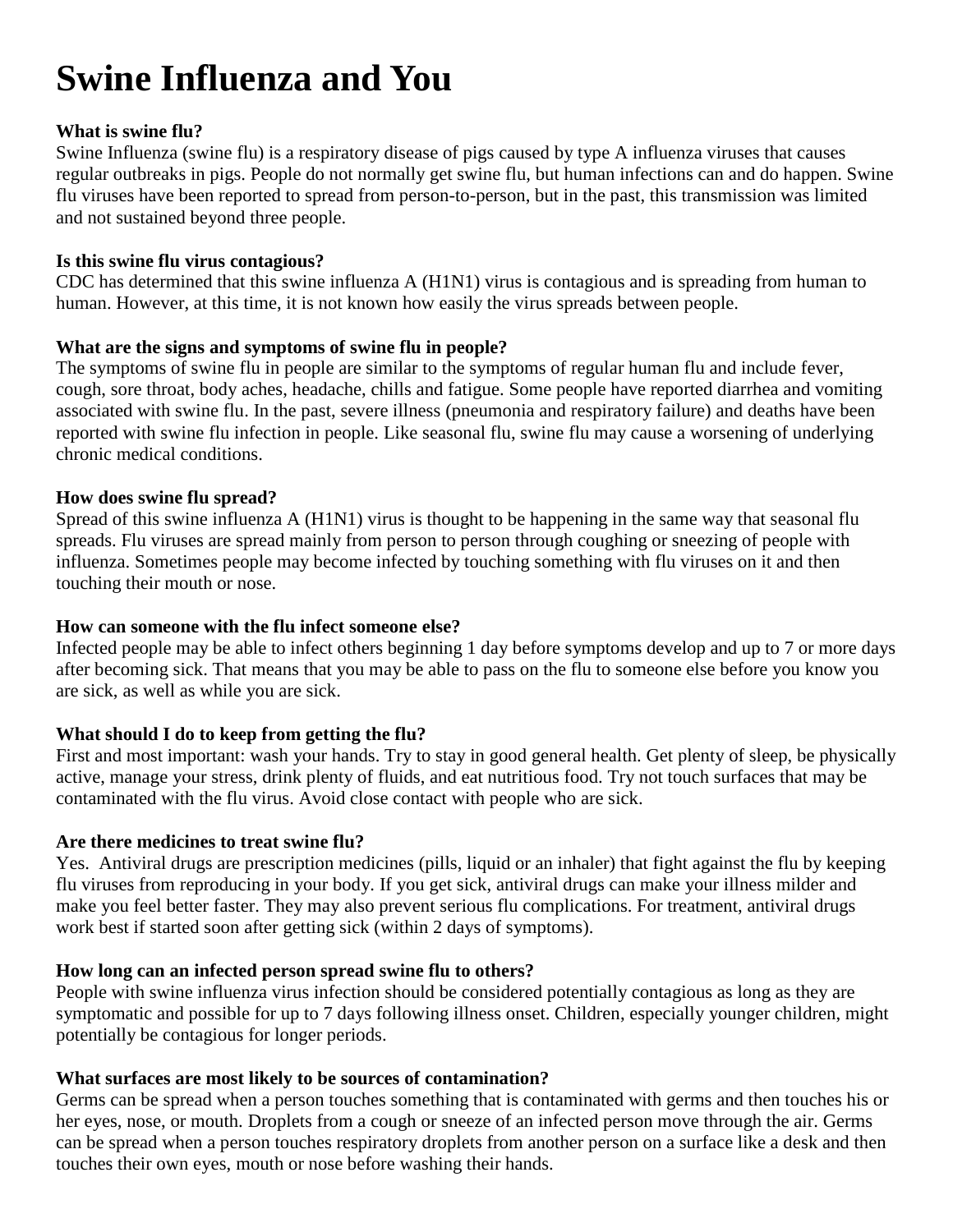#### **How long can viruses live outside the body?**

We know that some viruses and bacteria can live 2 hours or longer on surfaces like cafeteria tables, doorknobs, and desks. Frequent hand washing will help you reduce the chance of getting contamination from these common surfaces.

# **What can I do to protect myself from getting sick?**

There is no vaccine available right now to protect against swine flu. There are everyday actions that can help prevent the spread of germs that cause respiratory illnesses like influenza. Take these everyday steps to protect your health:

- Cover your nose and mouth with a tissue when you cough or sneeze. Throw the tissue in the trash after you use it.
- Wash your hands often with soap and water, especially after you cough or sneeze. Alcohol-based hand cleaners are also effective.
- Avoid touching your eyes, nose or mouth. Germs spread this way.
- Try to avoid close contact with sick people.
- If you get sick with influenza, CDC recommends that you stay home from work or school and limit contact with others to keep from infecting them.

# **What is the best way to keep from spreading the virus through coughing or sneezing?**

If you are sick, limit your contact with other people as much as possible. Do not go to work or school if ill. Cover your mouth and nose with a tissue when coughing or sneezing. It may prevent those around you from getting sick. Put your used tissue in the waste basket. Cover your cough or sneeze if you do not have a tissue. Then, clean your hands, and do so every time you cough or sneeze.

# **What is the best way to keep from spreading the virus through coughing or sneezing?**

If you are sick, limit your contact with other people as much as possible. Do not go to work or school if ill. Cover your mouth and nose with a tissue when coughing or sneezing. It may prevent those around you from getting sick. Put your used tissue in the waste basket. Cover your cough or sneeze if you do not have a tissue. Then, clean your hands, and do so every time you cough or sneeze.

# **What is the best technique for washing my hands to avoid getting the flu?**

Washing your hands often will help protect you from germs. Wash with soap and water. or clean with alcoholbased hand cleaner. we recommend that when you wash your hands -- with soap and warm water -- that you wash for 15 to 20 seconds. When soap and water are not available, alcohol-based disposable hand wipes or gel sanitizers may be used. You can find them in most supermarkets and drugstores. If using gel, rub your hands until the gel is dry. The gel doesn't need water to work; the alcohol in it kills the germs on your hands.

# **What should I do if I get sick?**

If you live in areas where swine influenza cases have been identified and become ill with influenza-like symptoms, including fever, body aches, runny nose, sore throat, nausea, or vomiting or diarrhea, you may want to contact their health care provider, particularly if you are worried about your symptoms. Your health care provider will determine whether influenza testing or treatment is needed.

If you are sick, you should stay home and avoid contact with other people as much as possible to keep from spreading your illness to others.

If you become ill and experience any of the following warning signs, seek emergency medical care.

In children emergency warning signs that need urgent medical attention include: